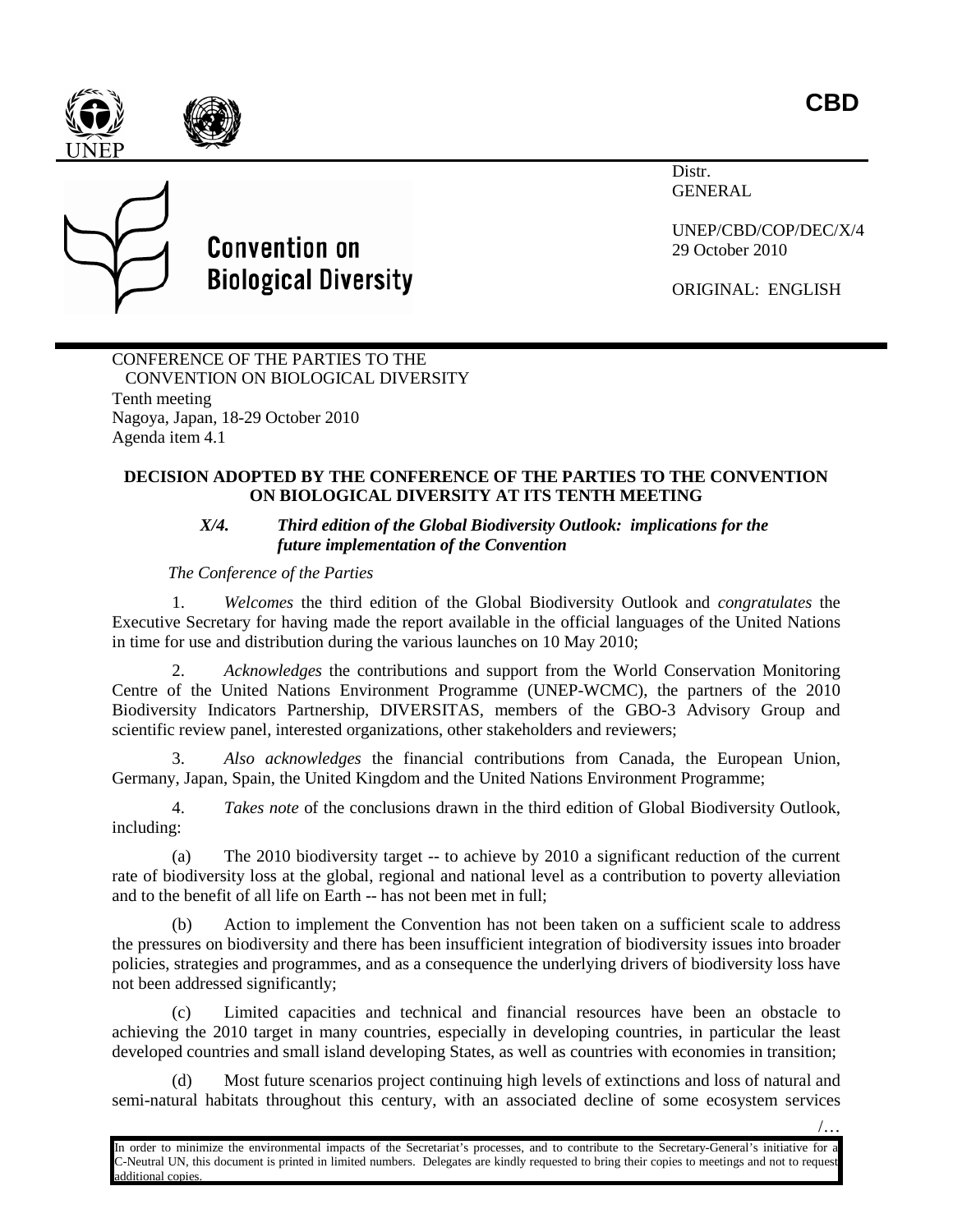## UNEP/CBD/COP/DEC/X/4 Page 2

important to human well-being. There are risks of large-scale negative impacts on human-well-being if certain thresholds or "tipping points" are crossed;

(e) At the same time, there are greater opportunities than previously recognized to address the biodiversity crisis while contributing to other social objectives. Even though it will be extremely challenging to prevent further human-induced biodiversity loss for the near-term future, well-targeted policies focusing on critical areas, species and ecosystem services can help to avoid the most dangerous impacts on people and societies;

5. *Notes* that a strategy for reducing biodiversity loss requires action at multiple levels including:

(a) Mechanisms for addressing the underlying causes of biodiversity loss, including a recognition of the benefits of biodiversity and their reflection within economic systems and markets, as well as their consideration in planning and policy processes at the national and local levels;

(b) Urgent actions to curb the five pressures directly driving biodiversity loss (habitat change, overexploitation, pollution, invasive alien species and climate change) with a view to fully implementing the three objectives of the Convention and enhancing the resilience of ecosystems and to avoid that ecosystems are pushed beyond certain thresholds or "tipping points";

(c) Direct conservation action to safeguard species, genetic diversity and ecosystems;

(d) Measures to enhance the benefits from biodiversity, contributing to local livelihoods and to climate change adaptation and mitigation;

(e) The incorporation of the ecosystem approach into planning and policy processes;

(f) Measures to protect and encourage customary use and management of biological resources that are compatible with the conservation or sustainable-use requirements by empowering indigenous and local communities to participate and take responsibility in local decision-making processes as appropriate;

(g) Effective assessment of progress, including mechanisms for carrying out comprehensive inventories, sharing of information, and monitoring;

(h) Enabling mechanisms, including adequate means of capacity development, technical and financial resources and the adoption, and effective implementation, of an international regime on access and benefit-sharing;

6. *Further notes* the need to place greater emphasis on the restoration of degraded terrestrial, inland water and marine ecosystems with a view to re-establishing ecosystem functioning and the provision of valuable services, to enhance the resilience of ecosystems and to contribute to climate-change mitigation and adaptation, taking note of existing guidance;

7. *Acknowledges* the impact that the lack of an international regime on access and benefit-sharing has had on biodiversity;

8. *Also notes* the opportunities that arise for the conservation and sustainable use of biodiversity where management aims to optimize outcomes for multiple ecosystem services instead of seeking to maximize a single or a few services;

9. *Agrees* to use the third edition of the Global Biodiversity Outlook to guide and orient the scientific and technical discussions on the updating of the future Strategic Plan of the Convention, the updating of the programmes of work and discussions during future meetings of the Subsidiary Body on Scientific, Technical and Technological Advice and of the Conference of the Parties;

10. *Urges* Parties, other Governments, and stakeholders to take urgent action to strengthen substantially their efforts to implement decisions of the Conference of the Parties and the actions